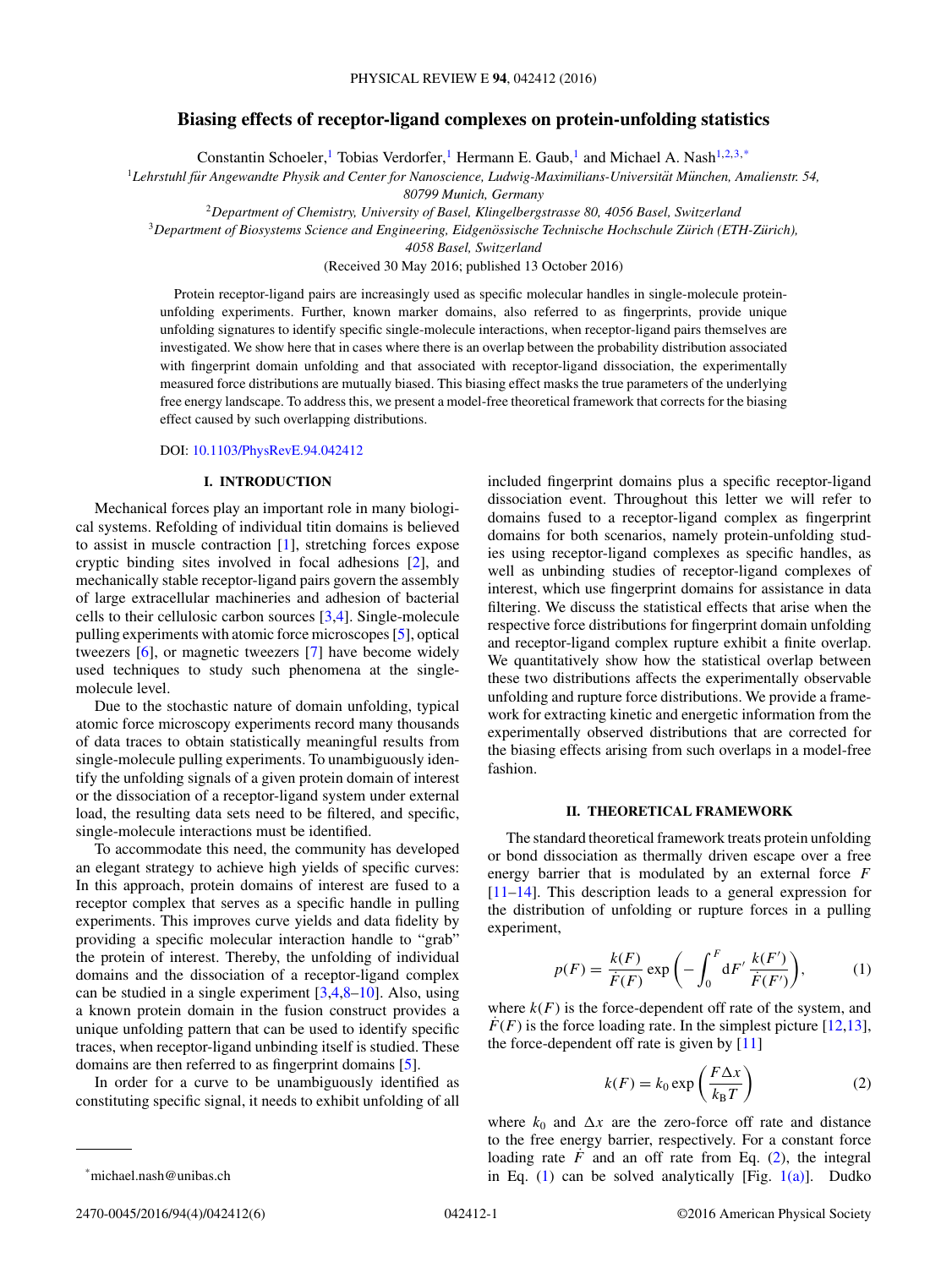<span id="page-1-0"></span>

FIG. 1. (a) Overlapping distributions of fingerprint unfolding (blue region) and complex rupture (green region) for a constant loading rate  $\dot{F} = 200 \text{ pN s}^{-1}$  with fingerprint  $\Delta x = 0.4 \text{ nm}$ , and  $k_0 = 0.005$  s<sup>-1</sup> and complex parameters  $\Delta x = 0.35$  nm, and  $k_0 =$ 0*.*001 s−<sup>1</sup> obtained by integrating Eq. [\(1\)](#page-0-0) using Eq. [\(2\)](#page-0-0). (b) Schematic of possible outcomes for the situation in (a). Analyzable data show fingerprint unfolding followed by complex rupture (upper path). Due to the overlapping distributions for unfolding and rupture, complex rupture with an intact fingerprint is also possible (lower path).

et al.  $[15]$  have used the Kramers theory  $[16]$  to obtain a more sophisticated expression for the force-dependent off rate, which accounts for the specific shape of the free energy landscape. This approach also provides an analytical solution to Eq. [\(1\)](#page-0-0) for a constant loading rate and includes the height of the free energy barrier  $\Delta G$  as an additional parameter. Over the years, more theoretical models describing the distributions for domain unfolding and receptor-ligand dissociation have been developed [\[17–22\]](#page-5-0) that can be applied to experimentally measured force distributions.

Since a constant force loading rate is required to obtain an analytical solution for the distribution of forces in a pulling experiment, force ramp measurements [\[23,24\]](#page-5-0), where the external force is ramped linearly, are an elegant technique to study protein unfolding and receptor-ligand dissociation. In an experiment where a receptor-ligand system is used to probe the unfolding behavior of a protein fingerprint domain

of interest, care has to be taken when analyzing the resulting unfolding or rupture force distributions. If the probability distributions for fingerprint domain unfolding and complex rupture are disjunct, i.e., the complex ruptures at forces well above those required for fingerprint unfolding, the measured distributions are unbiased and can be readily analyzed using a desired form of Eq. [\(1\)](#page-0-0). If those distributions have a substantial overlap [Fig.  $1(a)$ ], however, biasing effects have to be taken into account.

To pass the data analysis filter a given curve is required to exhibit both fingerprint unfolding and complex rupture [Fig.  $1(b)$ ; upper path], i.e., the complex must not rupture prior to fingerprint unfolding [Fig.  $1(b)$ ; lower path]. Consequently, the resulting distribution of fingerprint unfolding forces will be shifted downwards towards lower forces. By the same logic, experimentally observed distributions for receptor-ligand complex rupture forces will be truncated at the lower end and shifted upwards toward higher forces in a constant-loading-rate experiment. This biasing effect has been used qualitatively by Jobst et al. [\[8\]](#page-5-0) to unambiguously identify a redundant dual binding mode in a receptor-ligand complex.

Here we treat this biasing effect quantitatively and calculate these effects independent of the model used in Eq. [\(1\)](#page-0-0). For overlapping distributions of fingerprint,  $p_f(F)$ , and receptorligand complex,  $p_c(F)$ , the biased distribution of the fingerprint,  $p_f^{\star}(F)$ , can be calculated by multiplying the original distribution by the cumulative probability for the bond to rupture at higher forces and renormalizing,

$$
p_f^{\star}(F) = \frac{p_f(F) \int_F^{\infty} dF' \, p_c(F')}{\eta},\tag{3}
$$

where  $\eta$  is a normalization constant. Since  $p_c(f)$  is normalized, Eq. (3) can be rewritten,

$$
p_{\rm f}^{\star}(F) = \frac{p_{\rm f}(F)(1 - \int_0^F {\rm d}F' \ p_{\rm c}(F'))}{\eta} \tag{4}
$$

$$
=\frac{p_f(F)(1-P_c(F))}{\eta},\tag{5}
$$

where  $P_c(F)$  is the cumulative distribution function of the complex rupture forces. The normalization constant *η* can be calculated by integrating over the numerator in Eq.  $(5)$ :

$$
\eta = 1 - \int_0^\infty dF \, p_f(F) P_c(F). \tag{6}
$$

Intuitively, the biased fingerprint distribution is normalized by the ratio of curves that exhibit fingerprint unfolding vs all rupture events. The above calculations apply for both constantloading-rate and constant-speed measurements. By the same logic, the biased distribution of observed complex ruptures for a constant loading rate can be calculated as

$$
p_{\mathrm{c}}^{\star}(F) = \frac{p_{\mathrm{c}}(F)P_{\mathrm{f}}(F)}{\eta}.\tag{7}
$$

Both biased distributions for fingerprint unfolding,  $p_f^{\star}(F)$ , and complex ruptures,  $p_c^*(F)$ , are normalized by the same yield parameter  $\eta$  since both distributions are extracted from the same curves in a given data set. For a mathematical proof, see Appendix [A.](#page-4-0) We note that the biasing effect on complex rupture in the constant-speed case is more difficult to quantify.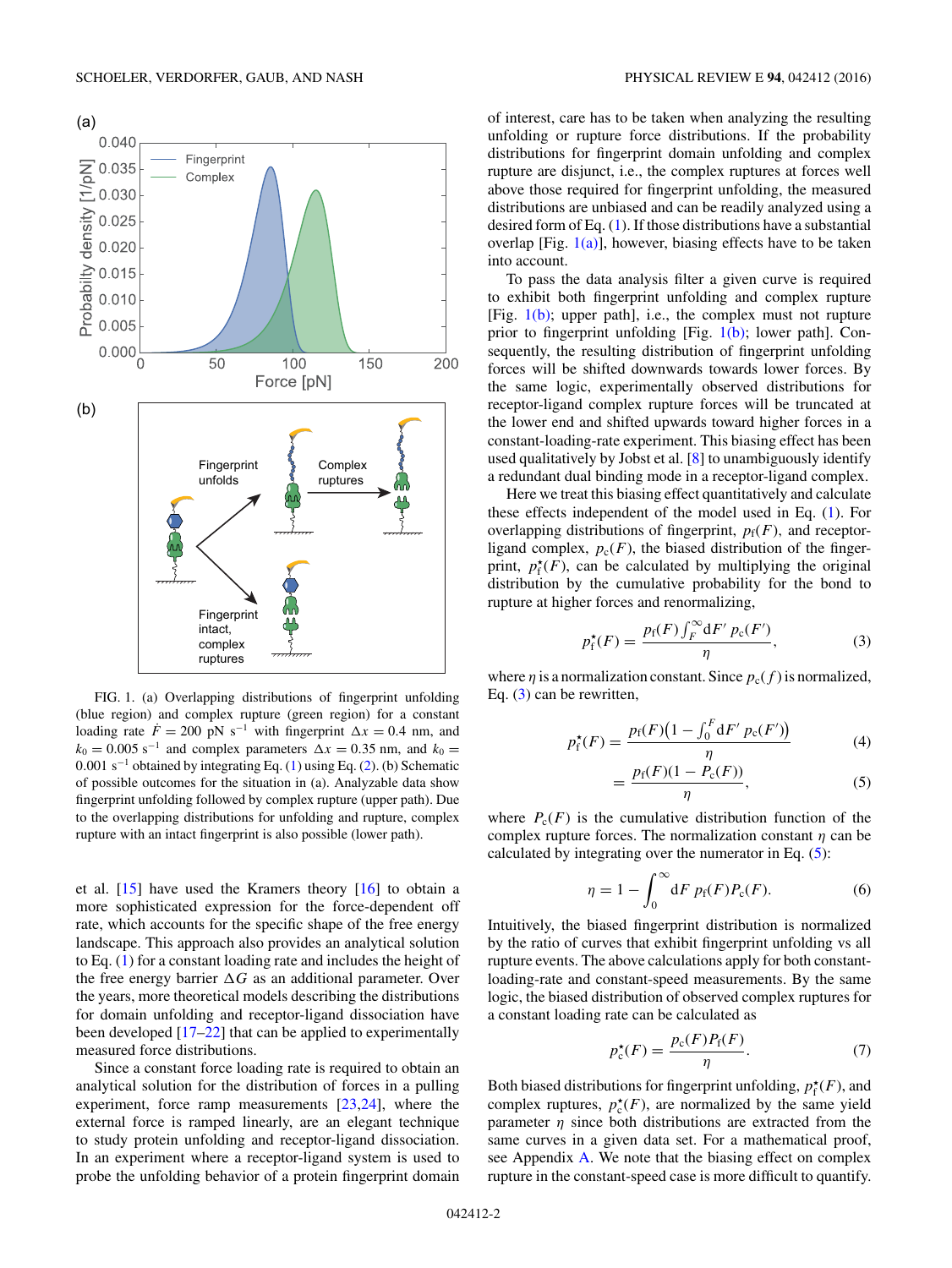<span id="page-2-0"></span>

FIG. 2. Force ramp simulation with  $\dot{F} = 200 \text{ pN s}^{-1}$ , complex  $\Delta x_c = 0.4$  nm,  $k_{0,c} = 0.002$  s<sup>-1</sup>, and fingerprint  $\Delta x_f = 0.4$  nm,  $k_{0,f} = 0.005$  s<sup>-1</sup> ( $\eta = 0.71$ ). Histograms of the simulated fingerprint unfolding forces and complex ruptures are shown in blue and green, respectively. Dashed blue and green lines represent the unbiased fingerprint unfolding and complex rupture force distributions, respectively. Biased unfolding and complex rupture force distributions for the fingerprint and complex calculated from Eqs. [\(5\)](#page-1-0) and [\(7\)](#page-1-0) are shown by solid blue and green lines, respectively.

Since the additional contour length released upon fingerprint unfolding is not immediately compensated for by a feedback on the force signal, there is a pronounced drop in force associated with fingerprint unfolding, giving rise to the characteristic sawtooth pattern in force extension traces. Ignoring the finite relaxation time of the harmonic pulling device, the force will drop from  $F_1 = F(x, L)$  to  $F_2 = F(x, L + \Delta L)$ , where the former describes the (nonlinear) elastic behavior of the pulling device and potential linker molecules, and  $\Delta L$  is the additional contour length released upon fingerprint unfolding. Whether or not the observed complex distribution is biased depends on the value of  $p_c(F_2)$ . For  $p_c(F_2) \approx 0$ , no biasing will occur, whereas  $p_c(F_2) > 0$  will cause a biasing effect. In practice,  $\Delta L$ is usually large enough to ensure that complex distributions are unbiased in constant-speed experiments, leaving a substantial bias only on the observed fingerprint distribution. A strategy to implement our correction procedure for the constant-speed protocol is proposed in Appendix [B.](#page-5-0)

#### **III. MONTE CARLO SIMULATIONS**

To validate our results, we used a Monte Carlo approach to simulate fingerprint domain unfolding in combination with receptor-ligand dissociation in a constant-loading-rate protocol. Our simulation routine is similar to the approach described in Ref. [\[25\]](#page-5-0) and uses the phenomenological model due to its analytical tractability. Briefly, we integrate Eq. [\(2\)](#page-0-0) over a time step  $\Delta t$ , where  $F = F(t) = \dot{F}t$ , to obtain probabilities  $p_u$  and  $p_r$  for fingerprint unfolding and complex rupture, respectively. These probabilities are compared to independent random numbers  $n_u$  and  $n_r$  between 0 and unity. If  $p_u < n_u$  and  $p_r < n_r$ , the fingerprint and complex remain intact and the next iteration is started. If  $p_u > n_u$  and  $p_r < n_r$ , the corresponding force is noted as the fingerprint unfolding force and the next iteration is started with only the complex intact. The simulation then continues until  $p_r > n_r$  and the corresponding force is noted as the complex rupture force. If  $p_u < n_u$  and  $p_r > n_r$  or  $p_u > n_u$  and  $p_r > n_r$ , the complex ruptured prior to fingerprint unfolding or at the same time, and an experimental curve would be unanalyzable and filtered out during the data analysis procedure.

Results from a Monte Carlo simulation at constant loading rate  $F = 200 \text{ pN s}^{-1}$  with overlapping distributions for fingerprint unfolding and complex rupture are shown in Fig. 2.  $N = 10000$  traces were simulated and the observed fingerprint domain unfolding forces and receptor-ligand complex rupture forces were histogrammed. We only analyzed curves that showed both fingerprint unfolding and complex rupture to mimic experimental conditions. As expected, both fingerprint unfolding and complex rupture distributions (blue and green histograms in Fig. 2) are shifted from the unbiased input distributions (dashed blue and green lines in Fig. 2). The biased results are well described by our theoretical predictions, which are shown as solid blue and green lines in Fig. 2. To illustrate the potential errors that can occur from not accounting for the fingerprint biasing effect, we used the uncorrected distribution [Eq. [\(1\)](#page-0-0)] to fit the biased fingerprint domain unfolding and complex rupture histograms and compared the resulting fit parameters  $\Delta x_{\text{fit}}$  and  $k_{0,\text{fit}}$  with the unbiased input parameters (Table I). We found that for fingerprint domain unfolding,  $\Delta x$  is hardly affected, while  $k_0$  is overestimated by 30%. For complex rupture  $\Delta x$  is overestimated by 29% due to the smaller width of the biased distribution, while  $k_0$  is underestimated by over an order of magnitude. If the unbiased parameters for the complex distribution are known from a control experiment, our predicted biased distributions can be used to fit the experimental data to obtain unbiased values for the fit parameters pertaining to the fingerprint, or vice versa. Alternatively, a global fitting procedure can be applied to both biased distributions for constant-loading-rate data to obtain unbiased fit parameters without prior knowledge of either distribution. Using this approach, we obtained global fit parameters that were within 6% of the input parameters (Table I).

TABLE I. Input vs fit parameters of the simulation shown in Fig. 2. For these parameters, the yield parameter equals  $\eta = 0.71$ . Initially, the simulated distributions were fit with the uncorrected distributions ( $k_{0,\text{fit}}$  and  $\Delta x_{\text{fit}}$ ). To correct for the biasing effects, both fingerprint and complex data were fit with their respective biased distributions [Eqs. [\(5\)](#page-1-0) and [\(7\)](#page-1-0)] in a global fitting procedure to obtain the corrected parameters  $k_{0,\text{global}}$  and  $\Delta x_{\text{global}}$ .

|             | $k_{0, \text{input}}$ (s <sup>-1</sup> ) | $k_{0,fit}$ (s <sup>-1</sup> )   | $k_{0,\text{global}}$ (s <sup>-1</sup> ) | $\Delta x_{input}$ (nm) | $\Delta x_{\rm fit}$ (nm) | $\Delta x_{\rm global}$ (nm) |
|-------------|------------------------------------------|----------------------------------|------------------------------------------|-------------------------|---------------------------|------------------------------|
| Fingerprint | $5.0 \times 10^{-3}$                     | $(6.6 \pm 0.2) \times 10^{-3}$   | $(4.7 \times 0.4) \times 10^{-3}$        | 0.400                   | $0.402 \pm 0.007$         | $0.401 \pm 0.005$            |
| Complex     | $2.0 \times 10^{-3}$                     | $(0.10 \pm 0.02) \times 10^{-3}$ | $(1.9 \pm 0.02) \times 10^{-3}$          | 0.400                   | $0.527 \pm 0.007$         | $0.402 \pm 0.005$            |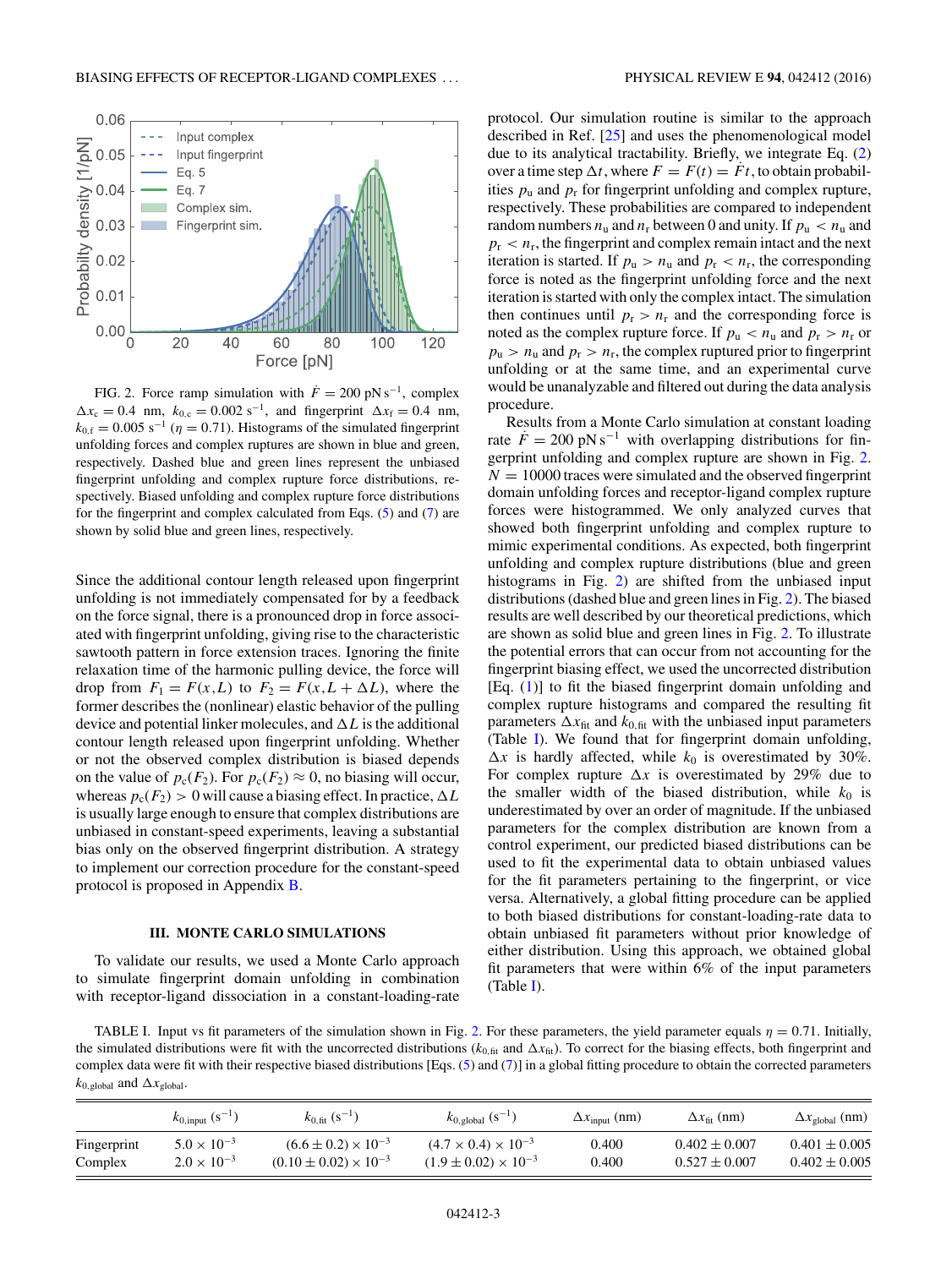<span id="page-3-0"></span>

FIG. 3. Biasing of fingerprint unfolding and complex rupture forces as a function of the theoretical yield of curves exhibiting fingerprint unfolding *η*. Data points show the relative mean biased unfolding force  $\langle F \rangle_b / \langle F \rangle_{ab}$ ; fingerprint and complex data are shown in blue and green, respectively. For fingerprint data, parameters were held constant at  $\Delta x_f = 0.4$  nm and  $k_{0,f} = 0.005$  s<sup>-1</sup>, while the complex distribution was shifted by maintaining  $\Delta x_c = 0.4$  nm and varying the off rate. For complex data,  $\Delta x_c = 0.4$  nm and  $k_{0,c} = 0.005$  s<sup>-1</sup> were held constant and the fingerprint distribution was shifted by maintaining  $\Delta x_f = 0.4$  nm and varying the off rate. Dashed lines represent predictions based on Eq. (9) and (10).

#### **IV. SPECIAL CASE: EQUAL POTENTIAL WIDTHS**

In Fig. 3 we quantify the magnitude of the biasing effect by numerically calculating the relative mean biased unfolding force of the fingerprint (blue symbols) and complex (green symbols)  $\langle F \rangle_b / \langle F \rangle_{\text{ub}} = \int dF F p_{f/c}^* (F) / \int dF F p_{f/c} (F)$ as a function of the theoretical ratio of curves exhibiting fingerprint unfolding prior to receptor-ligand complex rupture, *η* [Eq. [\(6\)](#page-1-0)]. For analytical tractability we chose the special case  $\Delta x_c = \Delta x_f$ . With this simplification we find for the fingerprint

$$
\langle F \rangle_{\text{b}} = \frac{k_{\text{B}} T}{\Delta x_{\text{f}}} e^{\frac{k_{\text{B}} T k_{0,\text{f}}}{\Delta x_{\text{f}} r \eta}} E_1 \bigg( \frac{k_{\text{B}} T k_{0,\text{f}}}{\Delta x_{\text{f}} r \eta} \bigg),\tag{8}
$$

where  $E_1(x)$  is the exponential integral. Using  $e^x E_1(x) \cong$  $\ln(1 + \frac{e^{-\gamma}}{x})$  we can produce an analytical approximation for the relative mean biased unfolding force for the aforementioned special case,

$$
\frac{\langle F \rangle_{\text{b}}}{\langle F \rangle_{\text{ub}}} \cong \frac{\ln \left( 1 + \frac{r \Delta x_{\text{f}}}{k_{0,\text{f}} k_{\text{B}} T} e^{-\gamma} \eta \right)}{\ln \left( 1 + \frac{r \Delta x_{\text{f}}}{k_{0,\text{f}} k_{\text{B}} T} e^{-\gamma} \right)},\tag{9}
$$

where  $\gamma = 0.577...$  is the Euler-Mascheroni constant. The analogous result for the complex reads

$$
\frac{\langle F \rangle_{\text{b}}}{\langle F \rangle_{\text{ub}}} \cong \frac{1}{\eta} - \frac{\ln\left(1 + \frac{r\Delta x_{\text{c}}}{k_{0,\text{c}}k_{\text{B}}T}e^{-\gamma}(1-\eta)\right)}{\ln\left(1 + \frac{r\Delta x_{\text{c}}}{k_{0,\text{c}}k_{\text{B}}T}e^{-\gamma}\right)}\frac{1-\eta}{\eta}.\tag{10}
$$

For this special case Eq. [\(6\)](#page-1-0) can be evaluated analytically, yielding  $\eta = (1 + \frac{k_{0,c}}{k_{0,f}})^{-1}$ . Equations (9) and (10) (dashed lines in Fig. 3) agree very well with our numerical results over the loading-rate regime covered. Figure 3 clearly shows that the biasing effect is more pronounced for low loading rates, consistent with our theoretical predictions based on Eqs. (9) and (10). In cases where data cannot be corrected for a potential biasing effect, e.g., due to low experimental yields, the magnitude of the biasing effect can be minimized by increasing the loading rate in a pulling experiment.

### **V. CONCLUSION**

Our calculations provide a framework for analyzing singlemolecule force spectroscopy data where receptor-ligand systems are used as specific handles to study a fingerprint domain of interest, or vice versa. In such experiments, it is many times the case that the distributions of fingerprint domain unfolding and complex rupture have a significant overlap (a few exemplary cases can be found in Refs. [\[3,9,10,26\]](#page-5-0)). In this case biasing effects will occur and should be considered in the analysis procedure. Our findings can be applied to both constant-speed and force ramp (constant-loading-rate) experimental protocols, however, it should be noted that the biasing effect on complex unbinding is more complicated in the constant-speed protocol, due to the drop in force upon fingerprint unfolding dependent on the length of the unfolded domain. Since the biasing effects are solely due to the statistical nature of domain unfolding or complex unbinding, our results, specifically Eqs.  $(5)$  and  $(7)$ , are valid regardless of the specific model used in Eq. [\(1\)](#page-0-0).

#### **ACKNOWLEDGMENTS**

The authors would like to thank Ellis Durner, Markus A. Jobst, Magnus S. Bauer, Fabian Baumann, and Steffen Sedlak for valuable discussions. This work was supported by an advanced grant to H.E.G. from the European Research Council (Cellufuel Grant No. 294438). M.A.N. acknowledges funding from Society in Science The Branco Weiss Fellowship program administered by ETH Zürich, Switzerland.



FIG. 4. Force ramp simulation with  $\dot{F} = 200 \text{ pN s}^{-1}$ , complex  $\Delta x_c = 0.4$  nm,  $k_{0,c} = 0.002$  s<sup>-1</sup>, fingerprint  $\Delta x_f = 0.4$  nm,  $k_{0,f} =$ 0.005 s<sup> $-1$ </sup> ( $\eta = 0.71$ ), and simulated traces  $N = 1000$ . Histograms of the simulated fingerprint unfolding forces and complex ruptures are shown in blue and green, respectively. Dashed blue and green lines represent the unbiased fingerprint unfolding and complex rupture force distributions, respectively. Biased unfolding and complex rupture force distributions for the fingerprint and complex calculated from Eqs. [\(5\)](#page-1-0) and [\(7\)](#page-1-0) are shown by solid blue and green lines, respectively.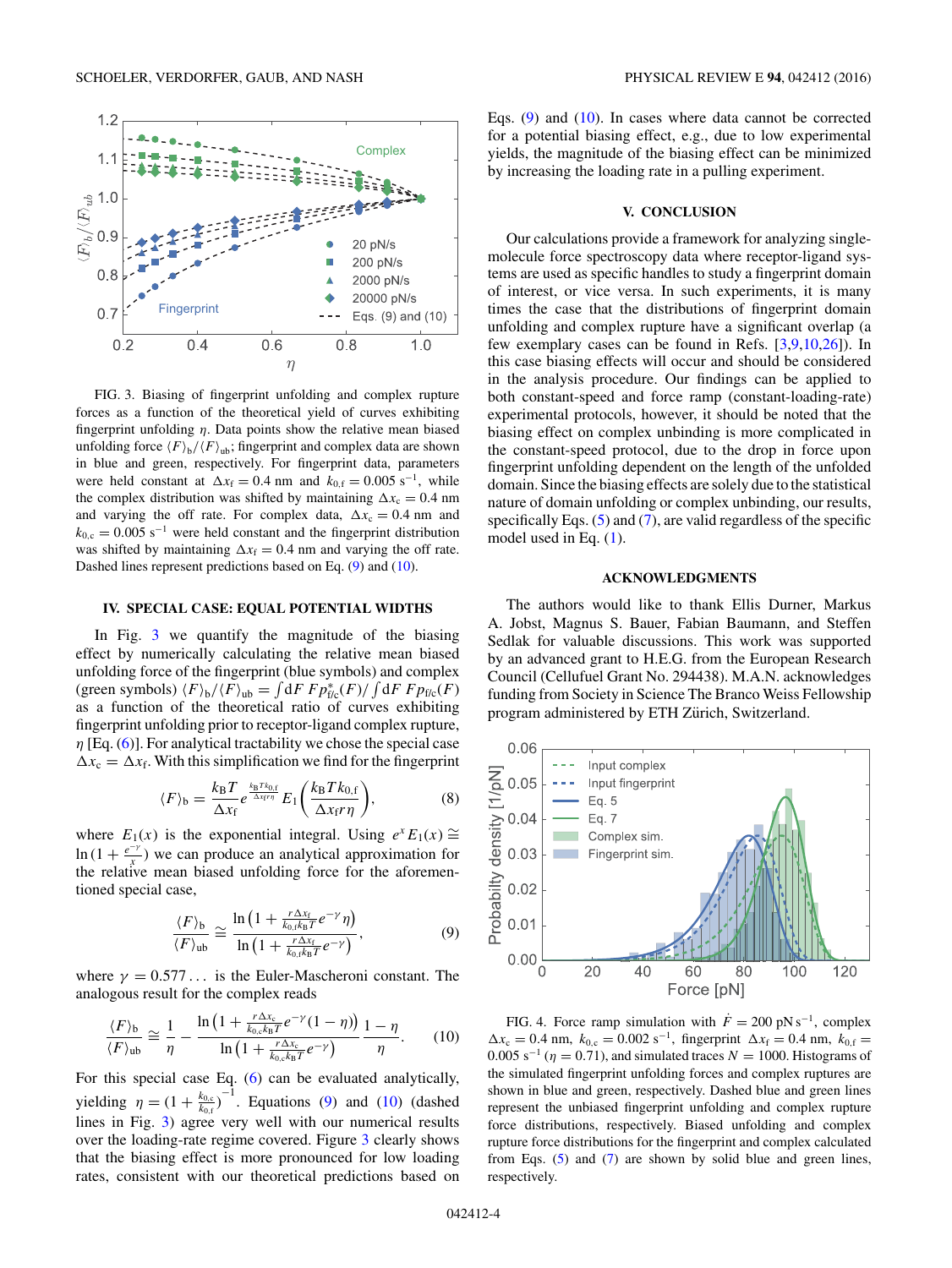<span id="page-4-0"></span>TABLE II. Input vs fit parameters of the simulation shown in Fig. [4.](#page-3-0) For these parameters, the yield parameter equals  $\eta = 0.71$ . Initially, the simulated distributions were fit with the uncorrected distributions  $(k_{0,\text{fit}}$  and  $\Delta x_{\text{fit}})$ . To correct for the biasing effects, both fingerprint and complex data were fit with their respective biased distributions [Eqs. [\(5\)](#page-1-0) and [\(7\)](#page-1-0)] in a global fitting procedure to obtain the corrected parameters  $k_{0,\text{global}}$  and  $\Delta x_{\text{global}}$ .

|             | $k_{0.0}$ (s <sup>-1</sup> ) | $k_{0.6t}$ (s <sup>-1</sup> )  | $k_{0, \text{global}} (s^{-1})$ | $\Delta x_{input}(nm)$ | $\Delta x_{\text{fit}}$ (nm) | $\Delta x_{\text{global}}$ (nm) |
|-------------|------------------------------|--------------------------------|---------------------------------|------------------------|------------------------------|---------------------------------|
| Fingerprint | $5.0 \times 10^{-3}$         | $(5.9 \pm 1.2) \times 10^{-3}$ | $(4.3 \pm 1.5) \times 10^{-3}$  | 0.400                  | $0.409 \pm 0.011$            | $0.410 \pm 0.020$               |
| Complex     | $2.0 \times 10^{-3}$         | $(0.2 \pm 0.1) \times 10^{-3}$ | $(2.7 \pm 1.3) \times 10^{-3}$  | 0.400                  | $0.504 \pm 0.020$            | $0.384 \pm 0.021$               |

## **APPENDIX A: IDENTITY OF YIELD PARAMETER** *η* **IN EQS. [\(5\)](#page-1-0) AND [\(7\)](#page-1-0)**

As we state in the text, the normalization parameter  $\eta$  is equal to the ratio of curves that exhibit fingerprint unfolding vs all rupture events. In other words a fraction  $1 - \eta$  of all curves will be "missed" in an actual experiment, since they do not exhibit fingerprint unfolding and would hence be discarded during data analysis. Consequently, both fingerprint and complex distributions (which are obtained from the same curves) need to be normalized by the same *η* to obtain probability distributions normalized to unity. Mathematically, one needs to show that

$$
1 - \int_0^{\infty} dF \, p_f(F) P_c(F) = \eta = \int_0^{\infty} dF \, p_c(F) P_f(F). \tag{A1}
$$

We use integration by parts and  $\int_0^F dF' p(F') = P(F)$  to evaluate the right-hand side (rhs) of  $\tilde{Eq}$ . (A1):

$$
rhs = P_c(F)P_f(F)|_0^{\infty} - \int_0^{\infty} dF P_c(F) p_f(F).
$$
 (A2)

Since  $P(0) = 0$  and  $P(\infty) = 1$  this is equal to the left-hand side of Eq.  $(A1)$ .



FIG. 5. Force ramp simulation with complex  $\Delta x_c = 0.35$  nm,  $k_{0,c} = 0.004$  s<sup>-1</sup>, fingerprint  $\Delta x_f = 0.4$  nm,  $k_{0,f} = 0.005$  s<sup>-1</sup>, and varying  $\dot{F}$ . Due to the different potential widths  $\Delta x$ , the yield parameter *η* changes with the loading rate. Values of the loading rate and resulting yield parameter are (a)  $\dot{F} = 20 \text{ pN s}^{-1}$  and  $\eta = 0.70$ , (b)  $\dot{F} = 200 \text{ pN s}^{-1}$  and  $\eta = 0.75$ , (c)  $\dot{F} = 2000 \text{ pN s}^{-1}$  and  $\eta = 0.80$ , and (d)  $\dot{F} =$ 20000 pN s<sup>−1</sup> and *η* = 0.85. Histograms of the simulated fingerprint unfolding forces and complex ruptures are shown in blue and green, respectively. Dashed blue and green lines represent the unbiased fingerprint unfolding and complex rupture force distributions, respectively. Biased unfolding and complex rupture force distributions for the fingerprint and complex calculated from Eqs. [\(5\)](#page-1-0) and [\(7\)](#page-1-0) are shown by solid blue and green lines, respectively.